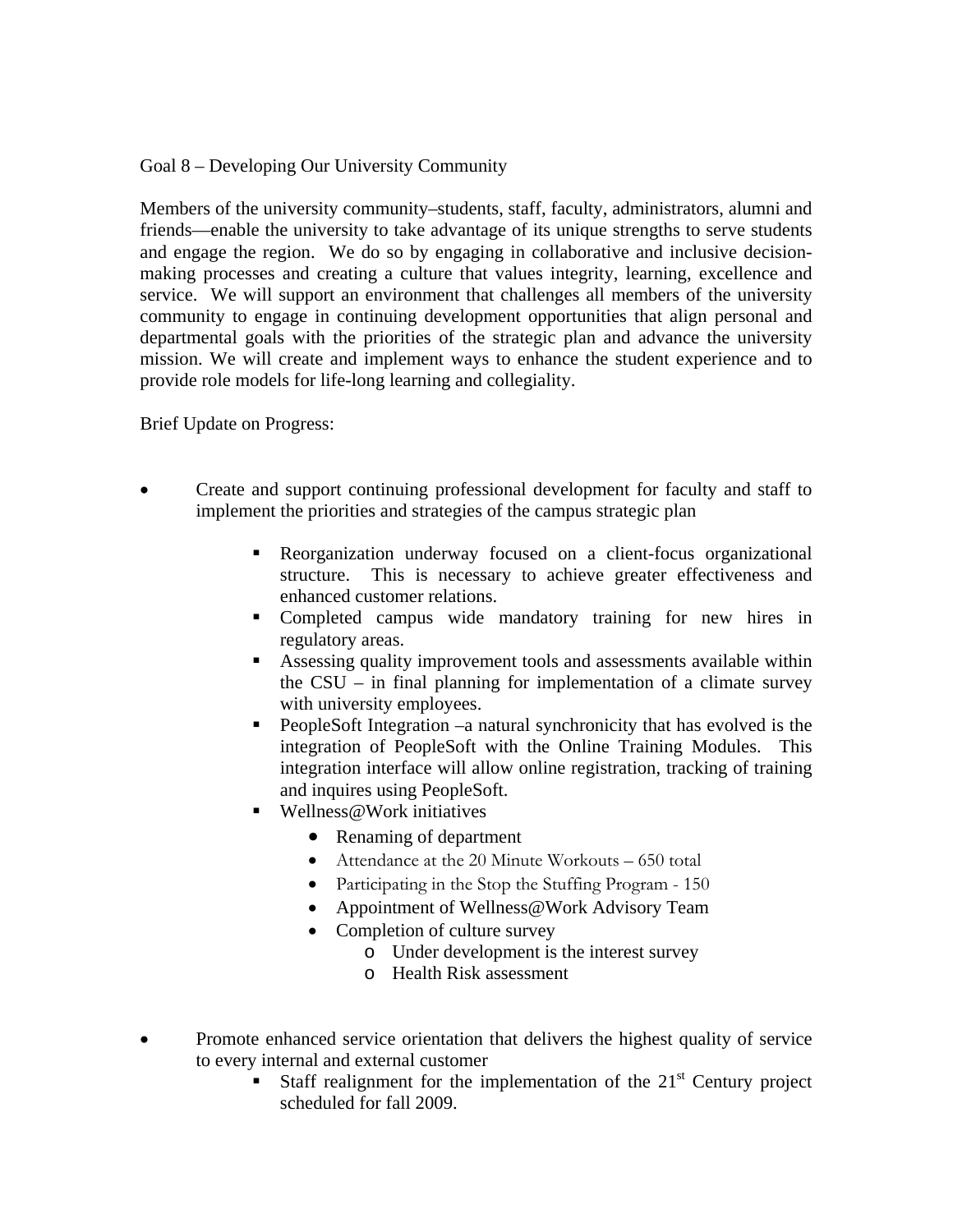- Refocus on self service, efficiency and streamlining for consistent delivery of HR services.
- Identify strategies to ensure that all university employees are part of a culture of learning

**Development of Online Training Module and Training Website** To continue to promote and support the commitment to training and professional development by the President's Cabinet through the development of just-in-time online training modules that will create an effective, efficient, and productive work environment for employees.

## **Deliverable: "Safety Orientation" online training module and "one stop" training website**

Milestones and accomplishments to date:

• Completed Research Training modalities within CSU system and Campus Community

Testing phase Coastal Clarity and Blackboard

- Decision to go with Coastal Clarity
- First online training module to be "Safety Orientation"
- **HR** Website
	- o Meet with webmaster
		- "one-stop" training website will be included within HR website
- **4/02/2008 4/11/2008** 
	- o Story board created for "Safety Orientation"
	- o Purchase of Clarity C3
- **6/1/08** 
	- o Complete first training module
- **6/16/2008** 
	- o Present to Cabinet and Strategic Planning Committee
- **6/30/08** 
	- o "one-stop" training website complete
- Recognize and reward outstanding efforts in support of the university's mission.
	- HR assisted with the organization and delivery of 2 division wide meetings that addressed all staff within Administrative Services as a beta model for enhanced communications.
	- Facilitate and enhance programs that enhance campus-wide social celebrations and employee interaction/engagement across divisions
- Demonstrate our respect for all employees by administering collective bargaining agreements fairly and effectively
	- Early consultation on recognition program that has validity and acceptance across the university staff and CBA's.